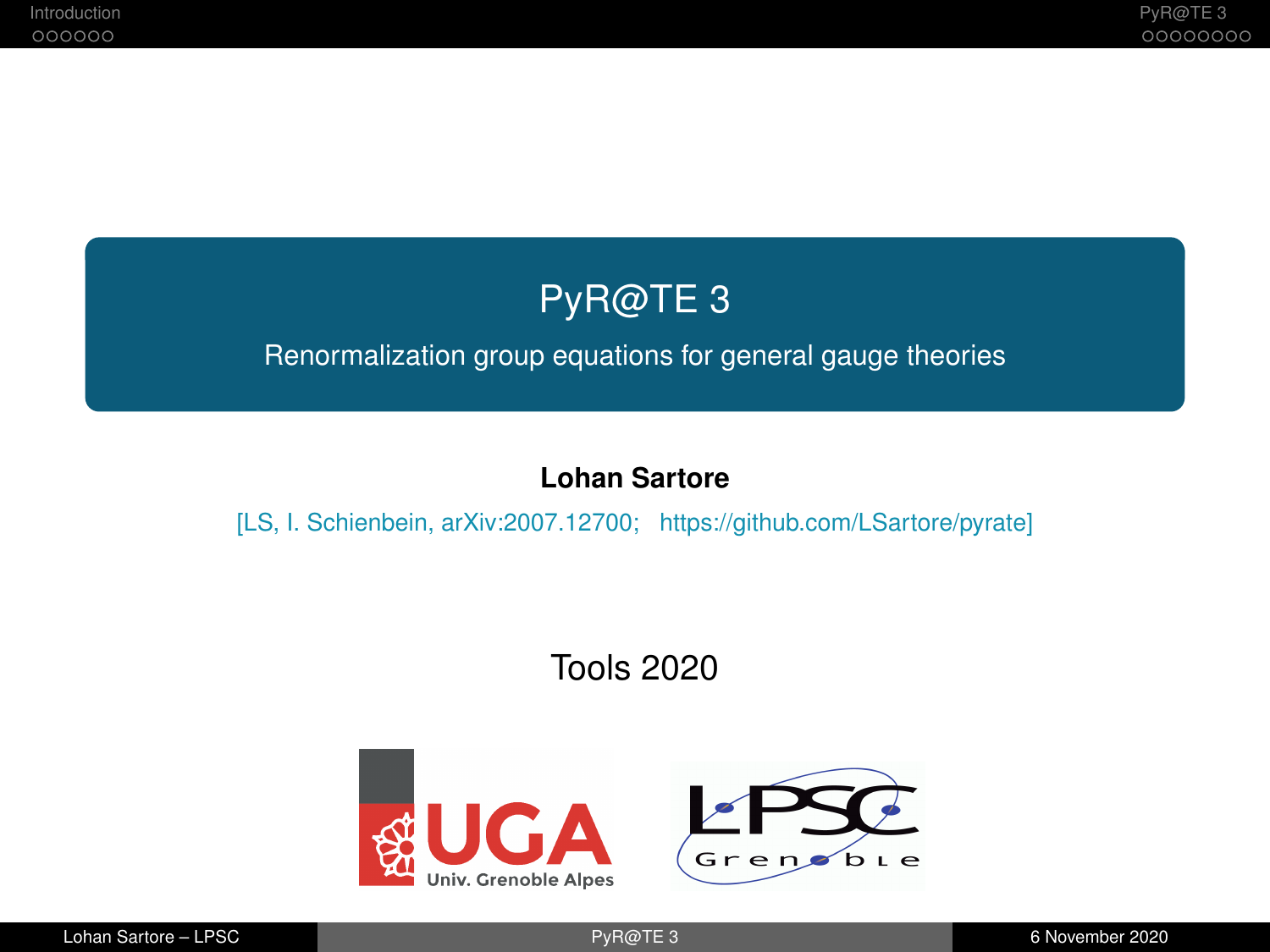# <span id="page-1-0"></span>PyR@TE 3: What for ?

 $\rightarrow$  Computation of RGEs for general (4D, non-SUSY) gauge theories

- $\rightarrow$  Essential tool for perturbative studies of a wide range of phenomena:
	- Study of RG flows (asymptotic behavior, critical exponents, IR/UV fixed points, ...)
	- Gauge coupling unification, general GUT studies п
	- Study and stability of (effective) scalar potentials П
	- High scale boundary conditions
	- $\blacksquare$  . . .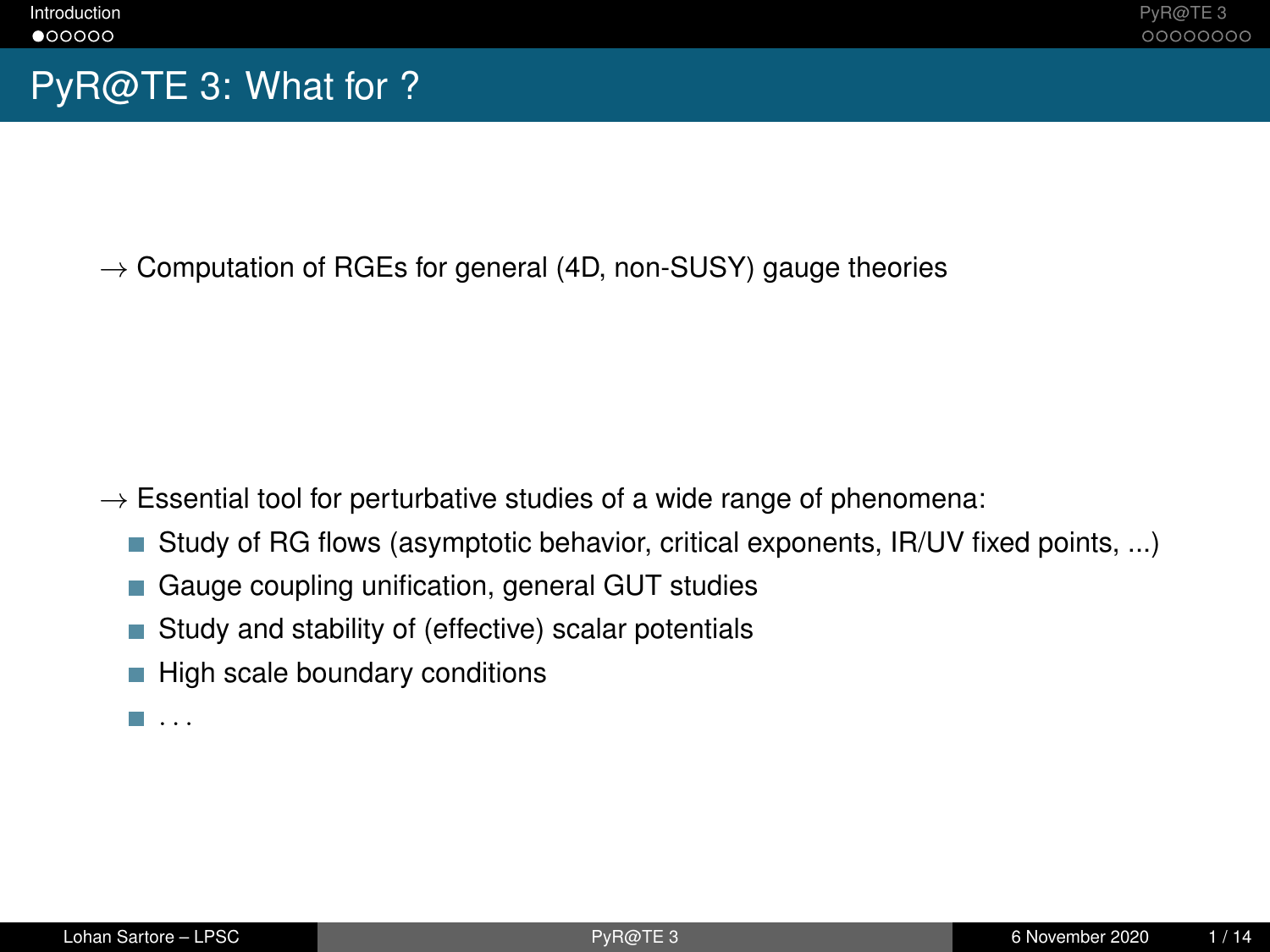## General (non-SUSY) RGEs: a brief history

Two-loop results (80's):

M.E. Machacek, M.T. Vaughn, Nucl. Phys. B222, 83 (**1983**)

- M.E. Machacek, M.T. Vaughn, Nucl. Phys. B236, 221 (**1984**)
- M.E. Machacek, M.T. Vaughn, Nucl. Phys. B249, 709 (**1985**)

Some corrections + extension to dimensionful couplings:

M.-x. Luo, H.-w. Wang and Y. Xiao, Phys. Rev. D67 (**2003**)

Kinetic mixing:

- M. Luo, Y. Xiao, Phys. Lett. B 555, 279 (**2003**)
- R. M. Fonseca, M. Malinsky, F. Staub, Phys. Lett. B 726, 882 (**2013**)

Implemented in SARAH and PyR@TE 2

)  $\overline{\mathcal{L}}$ 

 $\int$ 

Some corrections + correct treatment for off-diagonal W.F. renormalization:

I. Schienbein, F. Staub, T. Steudtner, K. Svirina, Nucl. Phys. B939 (**2019**)

3-loop gauge coupling RGEs for theories based on a simple group:

A. Pickering, J. Gracey, D. Jones, Phys. Lett. B 510 (**2001**)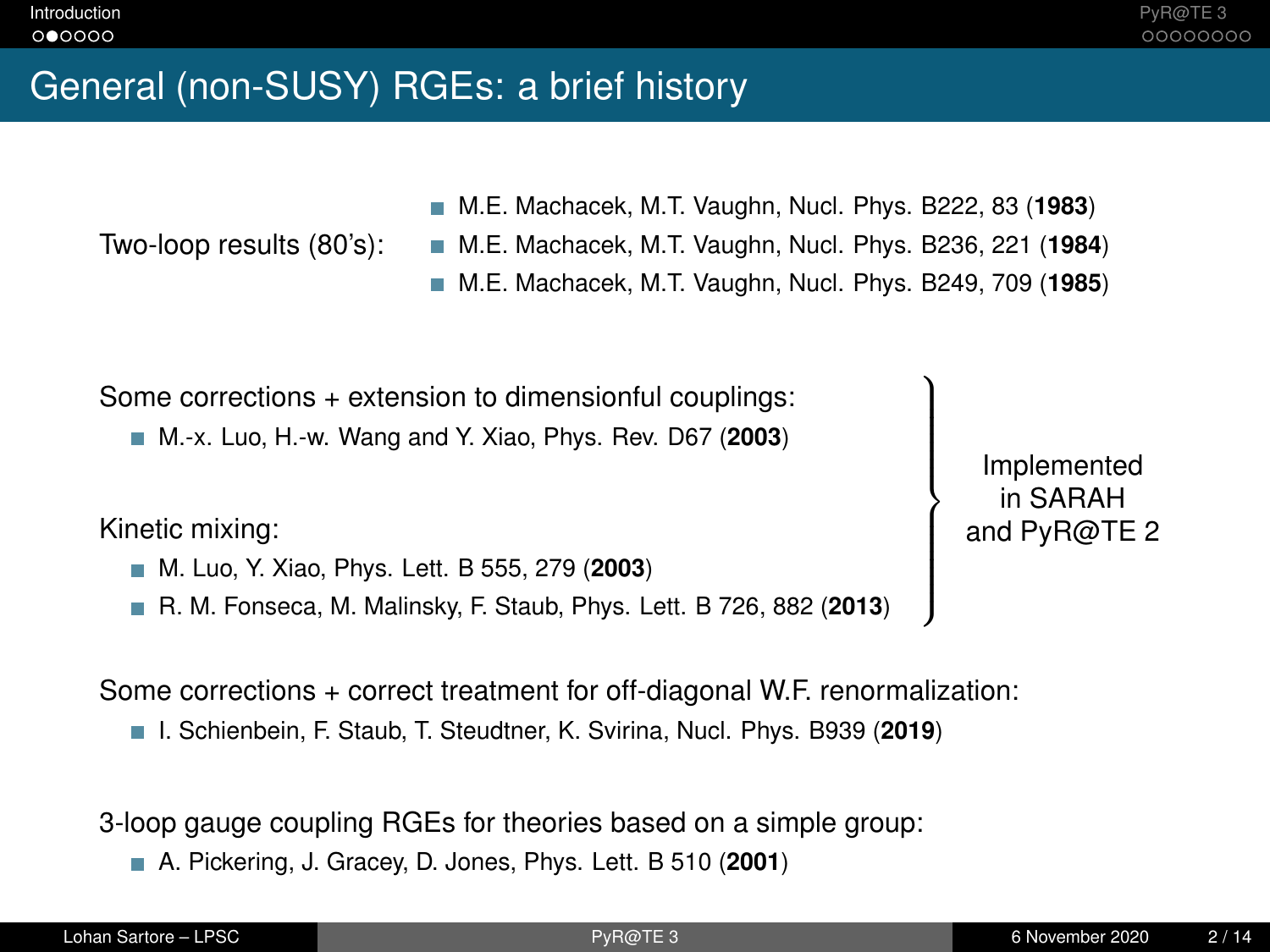## Beyond 2-loops: recent developments

#### In a recent paper [C. Poole, A. E. Thomsen, arXiv:1906.04625]:

#### Constraints on 3- and 4-loop  $\beta$ -functions in a general four-dimensional Quantum Field Theory

Colin Poole<sup>1</sup> and Anders Eller Thomsen<sup>2</sup>

CP<sup>3</sup>-Origins, University of Southern Denmark. Campusyei 55, DK-5230 Odense M. Denmark

#### Abstract

The  $\beta$ -functions of marginal couplings are known to be closely related to the Afunction through Osborn's equation, derived using the local renormalization group. It is possible to derive strong constraints on the  $\beta$ -functions by parametrizing the terms in Osborn's equation as polynomials in the couplings, then eliminating unknown  $\tilde{A}$  and  $T_{IJ}$  coefficients. In this paper we extend this program to completely general gauge theories with arbitrarily many Abelian and non-Abelian factors. We detail the computational strategy used to extract consistency conditions on  $\beta$ -functions, and discuss our automation of the procedure. Finally, we implement the procedure up to 4-. 3-, and 2-loops for the gauge, Yukawa and quartic couplings respectively, corresponding to the present forefront of general  $\beta$ -function computations. We find an extensive collection of highly non-trivial constraints, and argue that they constitute an useful supplement to traditional perturbative computations; as a corollary, we present the complete 3-loop gauge  $\beta$ -function of a general OFT in the  $\overline{\text{MS}}$  scheme, including kinetic mixing.

- 3-loop general gauge coupling RGEs
- Partial results at order 4-3-2 (+ full 4-loop gauge coupling RGEs in the SM) П
- **Fixed the**  $\gamma_5$  **ambiguity at order 4-3-2**

New formalism  $+$  Weyl consistency conditions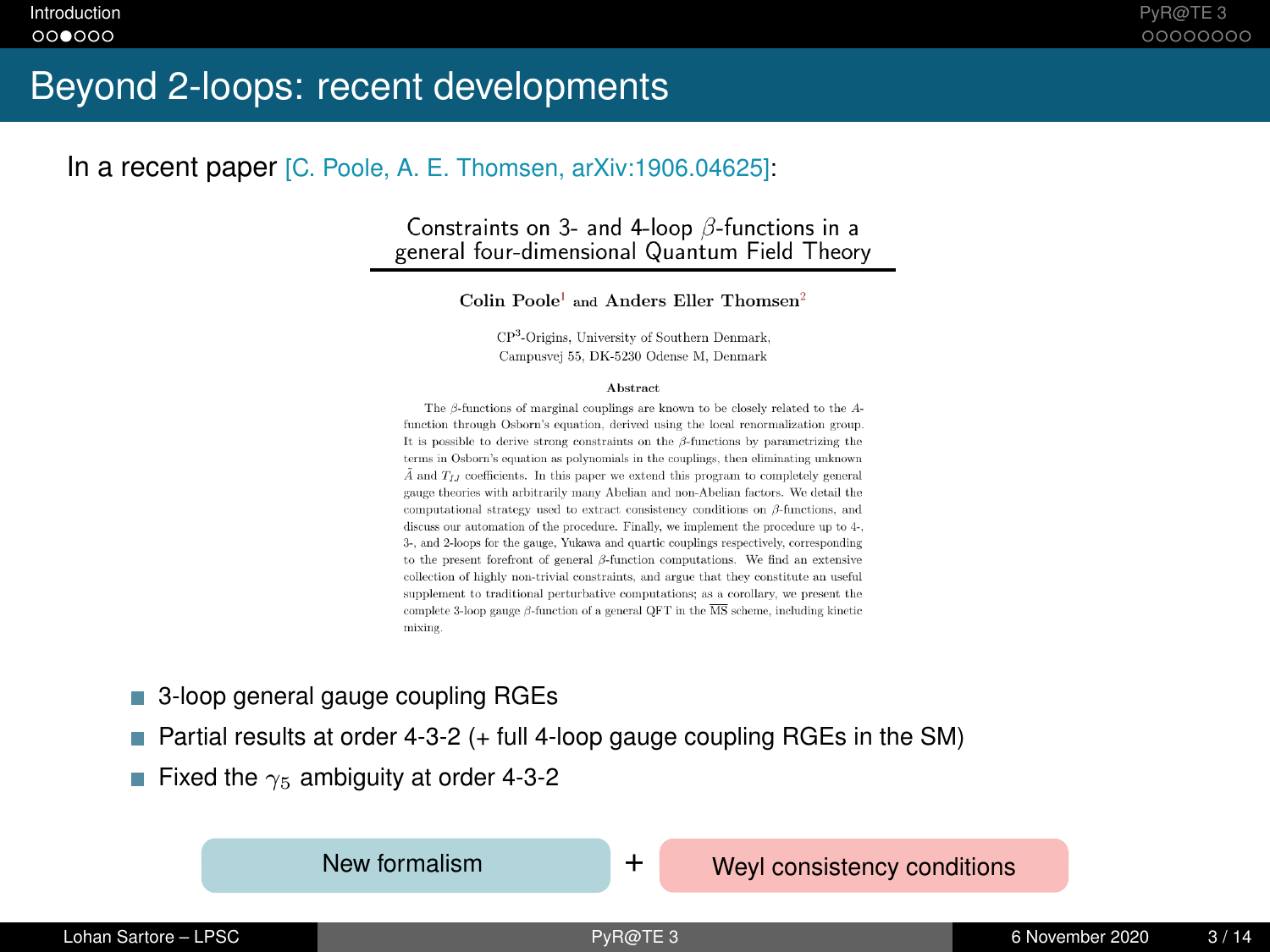# General gauge theory: Lagrangian density

Gauge group  $\mathcal{G}=\prod \mathcal{G}_u$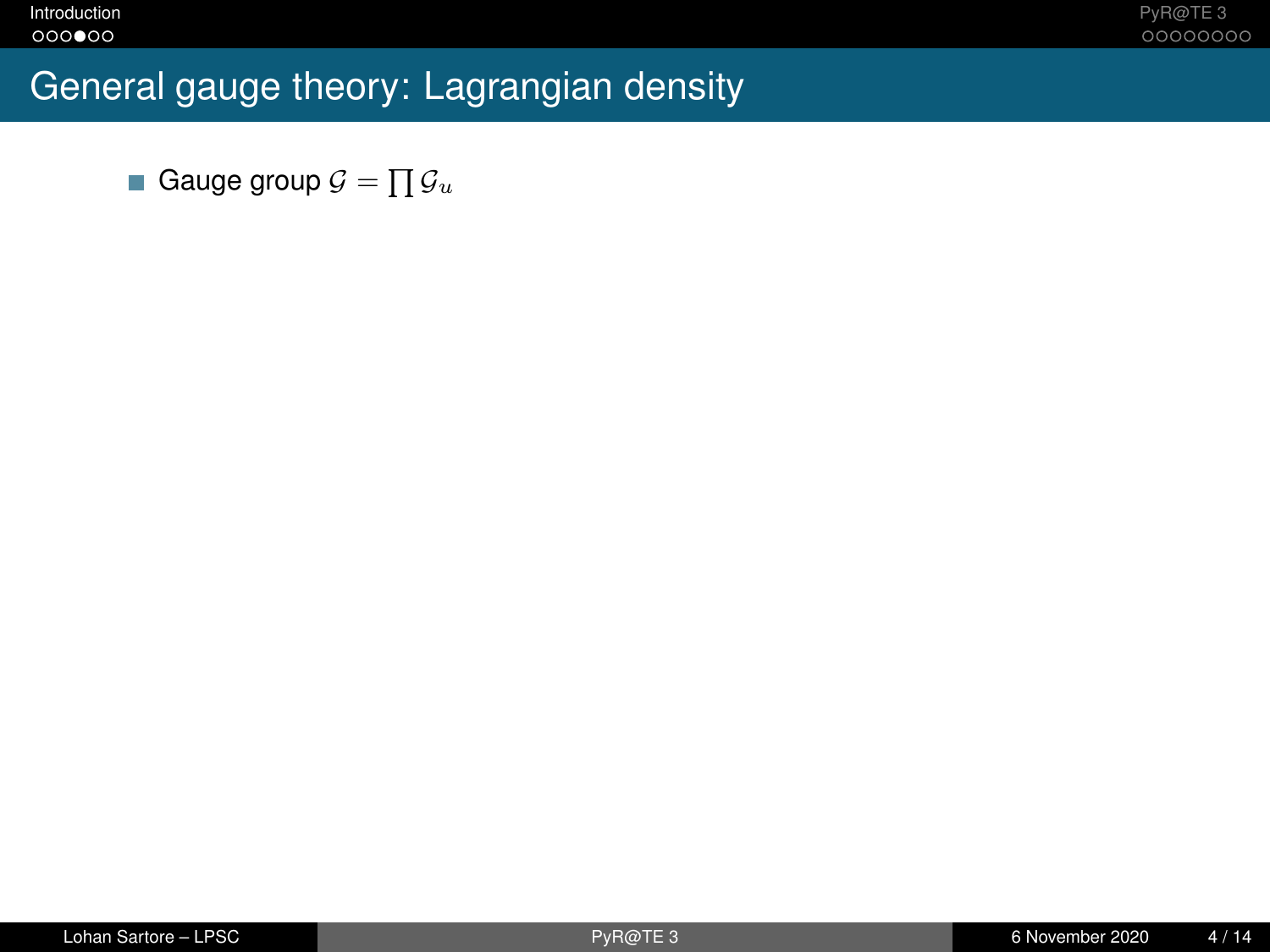## General gauge theory: Lagrangian density

Gauge group  $\mathcal{G}=\prod \mathcal{G}_u$ 

$$
\blacksquare \text{ Weyl fermions } \psi_i \longrightarrow \Psi_i \equiv \begin{pmatrix} \psi \\ \psi^\dagger \end{pmatrix}_i
$$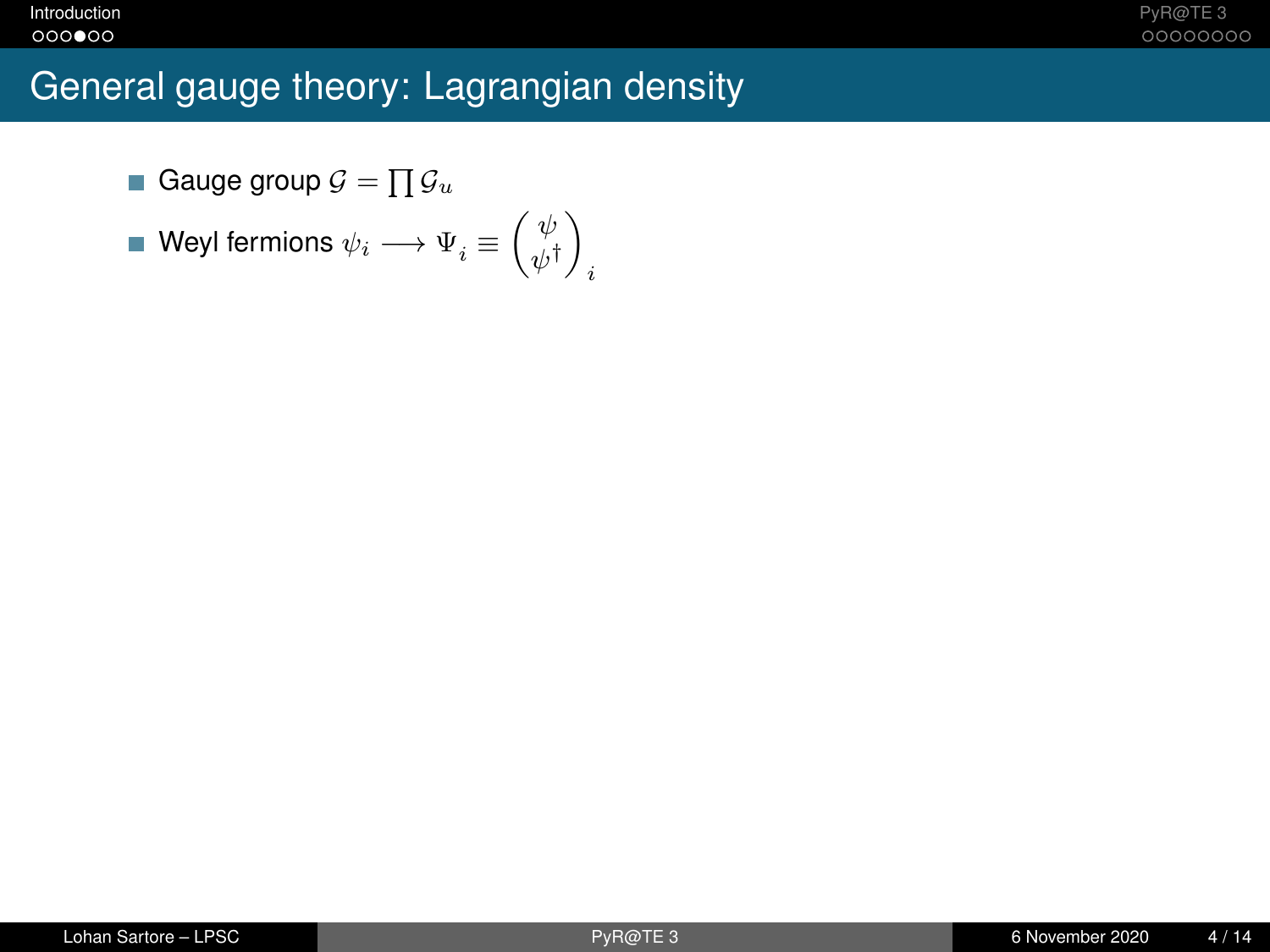## General gauge theory: Lagrangian density

- Gauge group  $\mathcal{G}=\prod \mathcal{G}_u$
- Weyl fermions  $\psi_i \longrightarrow \Psi^{\vphantom{\dagger}}_i \equiv \left( \begin{smallmatrix} \psi^{\vphantom{\dagger}} \\ \psi^{\vphantom{\dagger}}_i \end{smallmatrix} \right)$  $\begin{pmatrix} \psi \\ \psi^{\dagger} \end{pmatrix}$ i
- Real scalars  $\phi_a$ п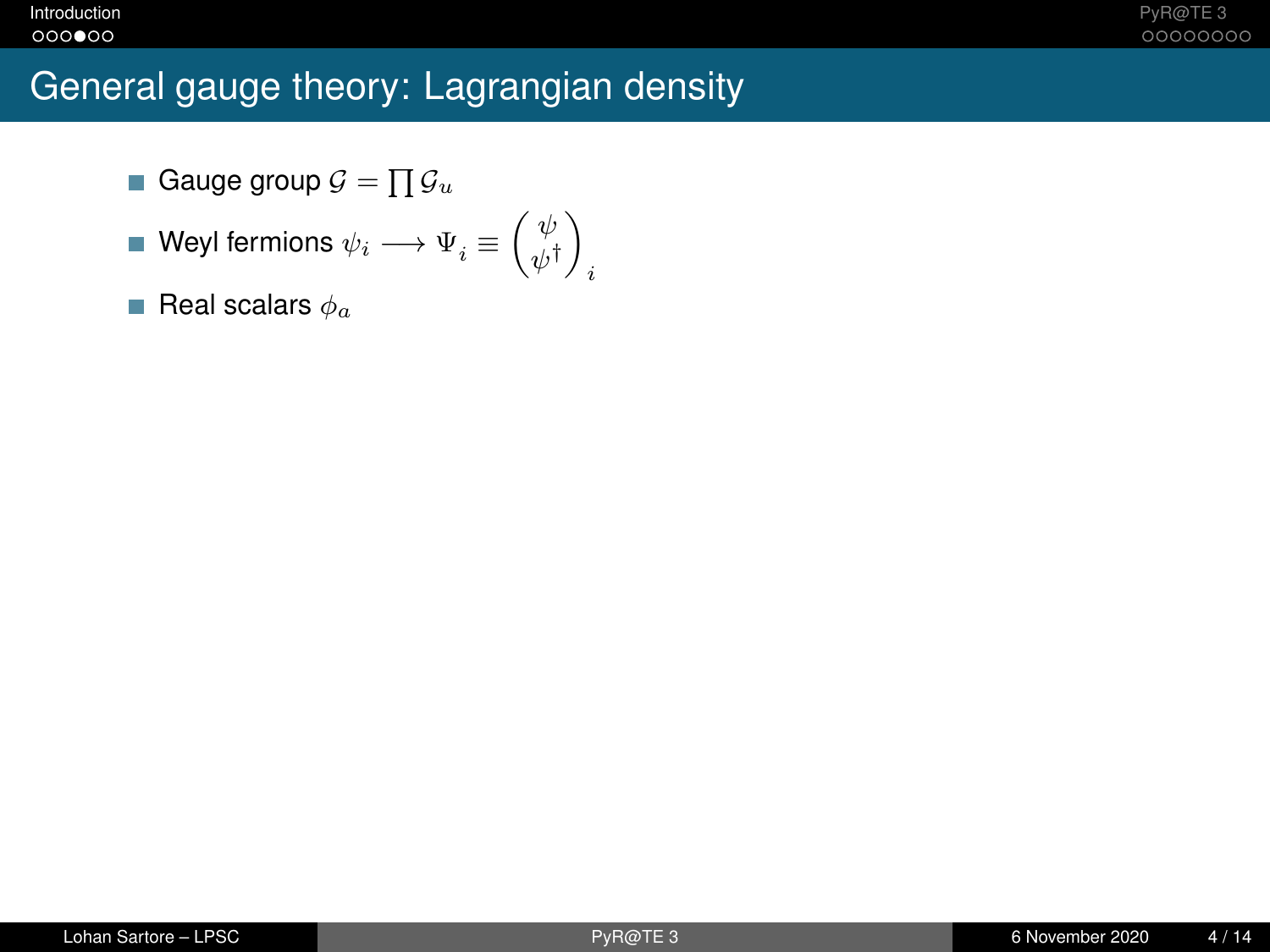## **[Introduction](#page-1-0)** [PyR@TE 3](#page-10-0)

## General gauge theory: Lagrangian density

- Gauge group  $\mathcal{G}=\prod \mathcal{G}_u$
- Weyl fermions  $\psi_i \longrightarrow \Psi^{\vphantom{\dagger}}_i \equiv \left( \begin{smallmatrix} \psi^{\vphantom{\dagger}} \\ \psi^{\vphantom{\dagger}}_i \end{smallmatrix} \right)$  $\begin{pmatrix} \psi \\ \psi^{\dagger} \end{pmatrix}$ i
- Real scalars  $\phi_a$ П

$$
\begin{split} \mathcal{L} & = -\,\frac{1}{4}\left(G^{\,-2}\right)_{AB}F_{\mu\nu}^{A}F^{B\,\mu\nu} + \frac{1}{2}(D_{\mu}\phi)_{a}(D^{\,\mu}\phi)_{a} + \frac{i}{2}\Psi^{\mathrm{T}}\begin{pmatrix} 0 & \sigma^{\,\mu} \\ \bar{\sigma}^{\,\mu} & 0 \end{pmatrix}D_{\mu}\Psi \\ & \quad - \frac{1}{2}y_{aij}\Psi_{i}\Psi_{j}\,\phi_{a} - \frac{1}{2}m_{ij}\Psi_{i}\Psi_{j} \\ & \quad - \frac{1}{2}\mu_{ab}\phi_{a}\phi_{b} - \frac{1}{3!}t_{abc}\phi_{a}\phi_{b}\phi_{c} - \frac{1}{4!}\lambda_{abcd}\phi_{a}\phi_{b}\phi_{c}\phi_{d} \,. \end{split}
$$

$$
D_{\mu}\Psi_{i} = \partial_{\mu}\Psi_{i} - i \sum_{A} V_{\mu}^{A} \left(T_{\Psi}^{A}\right)_{ij} \Psi_{j}
$$

$$
D_{\mu}\phi_{a} = \partial_{\mu}\phi_{a} - i \sum_{A} V_{\mu}^{A} \left(T_{\phi}^{A}\right)_{ab} \phi_{b}
$$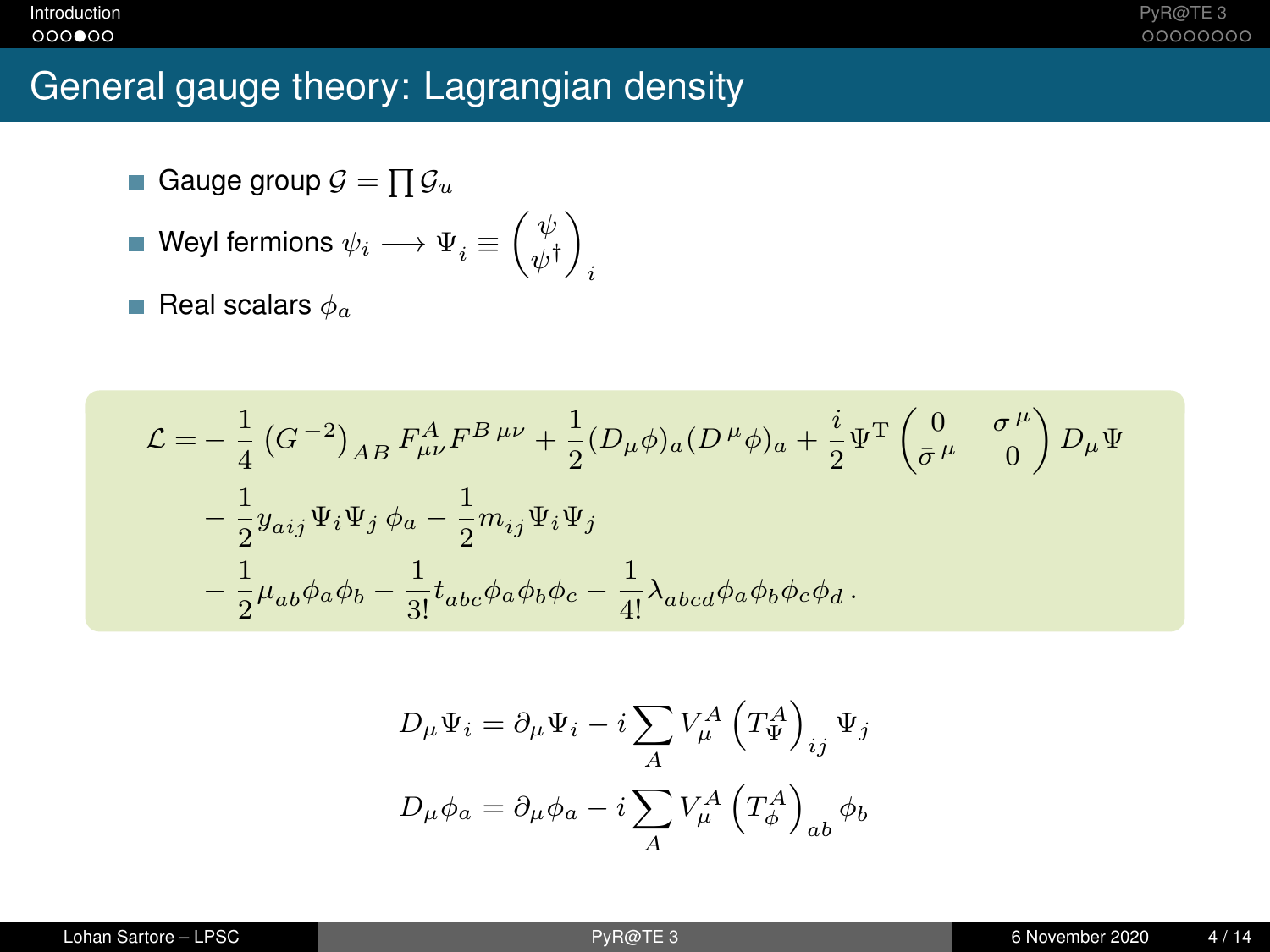# General gauge theory: β-functions

Perturbative expansion:

Gauge: 
$$
\beta_{AB} \equiv \frac{dG_{AB}^2}{dt} = \frac{1}{2} \sum_{\text{perm}} \sum_{\ell} \frac{1}{(4\pi)^{2\ell}} G_{AC}^2 \beta_{CD}^{(\ell)} G_{DB}^2
$$
,  
\nYukawa:  $\beta_{aij} \equiv \frac{dy_{aij}}{dt} = \frac{1}{2} \sum_{\text{perm}} \sum_{\ell} \frac{1}{(4\pi)^{2\ell}} \beta_{aij}^{(\ell)}$ ,  
\nQuartic:  $\beta_{abcd} \equiv \frac{d\lambda_{abcd}}{dt} = \frac{1}{4!} \sum_{\text{perm}} \sum_{\ell} \frac{1}{(4\pi)^{2\ell}} \beta_{abcd}^{(\ell)}$ 

At fixed loop order, factorization of scheme dependence / model dependence:

$$
\beta_{AB}^{(\ell)} = \sum_{n} \mathfrak{g}_{n}^{(\ell)} A \sim \text{Tr}(\ell, n) \sim B,
$$
\n
$$
\beta_{aij}^{(\ell)} = \sum_{n} \mathfrak{y}_{n}^{(\ell)} \qquad \qquad i \qquad \text{and} \qquad \beta_{abcd}^{(\ell)} = \sum_{n} \mathfrak{q}_{n}^{(\ell)} \left( \sum_{i} \mathfrak{q}_{i}^{(\ell)} \right)^{\ell}
$$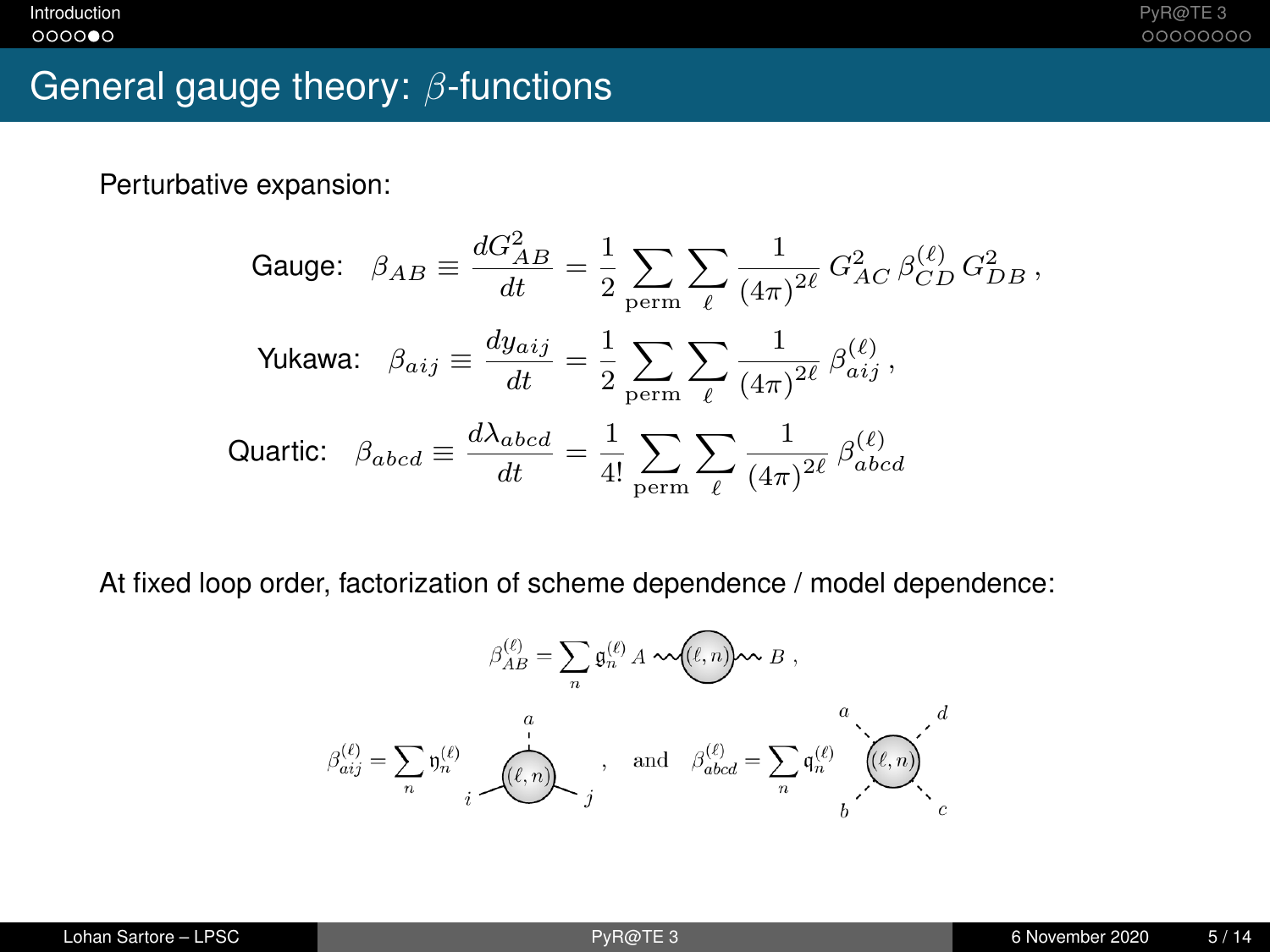**[Introduction](#page-1-0)** [PyR@TE 3](#page-10-0)

## $\beta$ -functions and Weyl consistency conditions

$$
\beta_{AB}^{(\ell)} = \sum_{n} \mathfrak{g}_{n}^{(\ell)} A \sim (\ell, n) \sim B ,
$$
\n
$$
\beta_{aij}^{(\ell)} = \sum_{n} \mathfrak{y}_{n}^{(\ell)} \prod_{i}^{a} \mathfrak{g}_{n}^{(\ell)} \prod_{j}^{a} \prod_{j}^{a} \mathfrak{g}_{abcd}^{(i)} = \sum_{n} \mathfrak{q}_{n}^{(\ell)} \prod_{j}^{a} \left(\ell, n\right) \prod_{j}^{a} \left(\ell, n\right)^{a}.
$$

$$
\begin{aligned} \beta_{abcd}^{(1)} = \mathfrak{q}_1^{(1)} \, (T^A_{\phi} T^C_{\phi})_{ab} G^2_{AB} G^2_{CD} (T^B_{\phi} T^D_{\phi})_{cd} & + \mathfrak{q}_2^{(1)} \, [C_2(S)]_{ae} \lambda_{ebcd} & + \mathfrak{q}_3^{(1)} \, \lambda_{abef} \lambda_{efcd} \\ + \mathfrak{q}_4^{(1)} \, [Y_2(S)]_{ae} \lambda_{ebcd} & + \mathfrak{q}_5^{(1)} \, \, \text{Tr}[y_a \tilde{y}_b y_c \tilde{y}_d] \end{aligned}
$$

### Weyl consistency conditions

Constraints involving  $\mathfrak{g}^{(\ell)},\, \eta^{(\ell-1)}$  and  $\mathfrak{q}^{(\ell-2)}$ 

- Valid in any renormalization scheme
- Non-trivial check of existing results
- Derive missing coefficients at higher loop orders! ٠ *e.g.* 3-loop gauge from 2-loop Yukawa + 1-loop quartic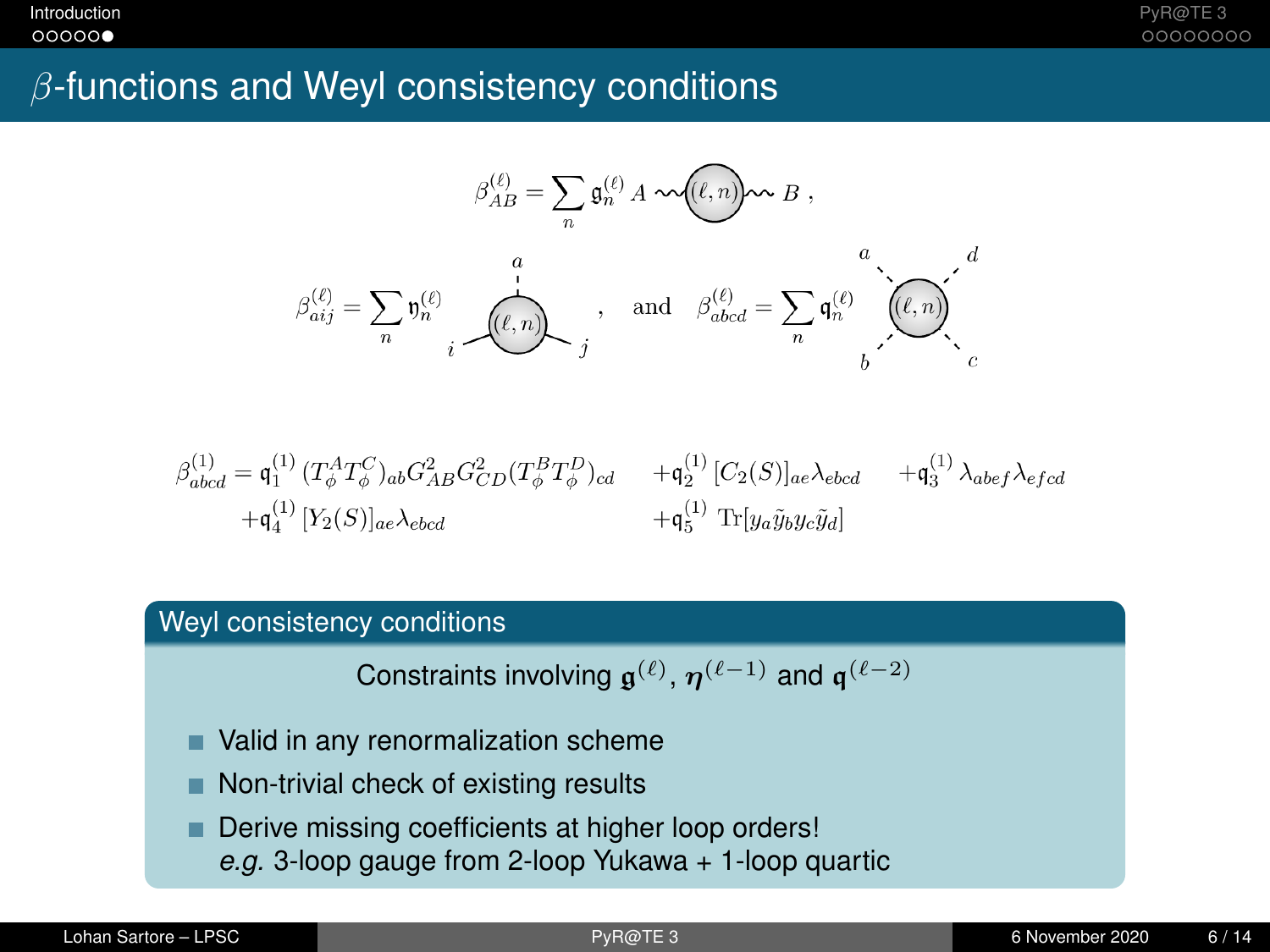# <span id="page-10-0"></span>PyR@TE 3: Motivations

In summary, we've got a new, compact, easy-to-implement formalism...

- Gauge coupling RGEs up to  $3$ -loop  $+$  partial 4-3-2 results
- Natural embedding of semi-simple groups & gauge kinetic mixing
- One missing piece though: RGEs for dimensionful couplings.
	- $\rightarrow$  Computed in this new formalism in [LS, arXiv:2006.12307]

In addition ...

- **PyR@TE 2 not maintained since 2017 (some bugs and implementation flaws)**
- In PyR@TE 2 (and SARAH), execution time increases drastically with the complexity of the model
- Complex models can get quite cumbersome to implement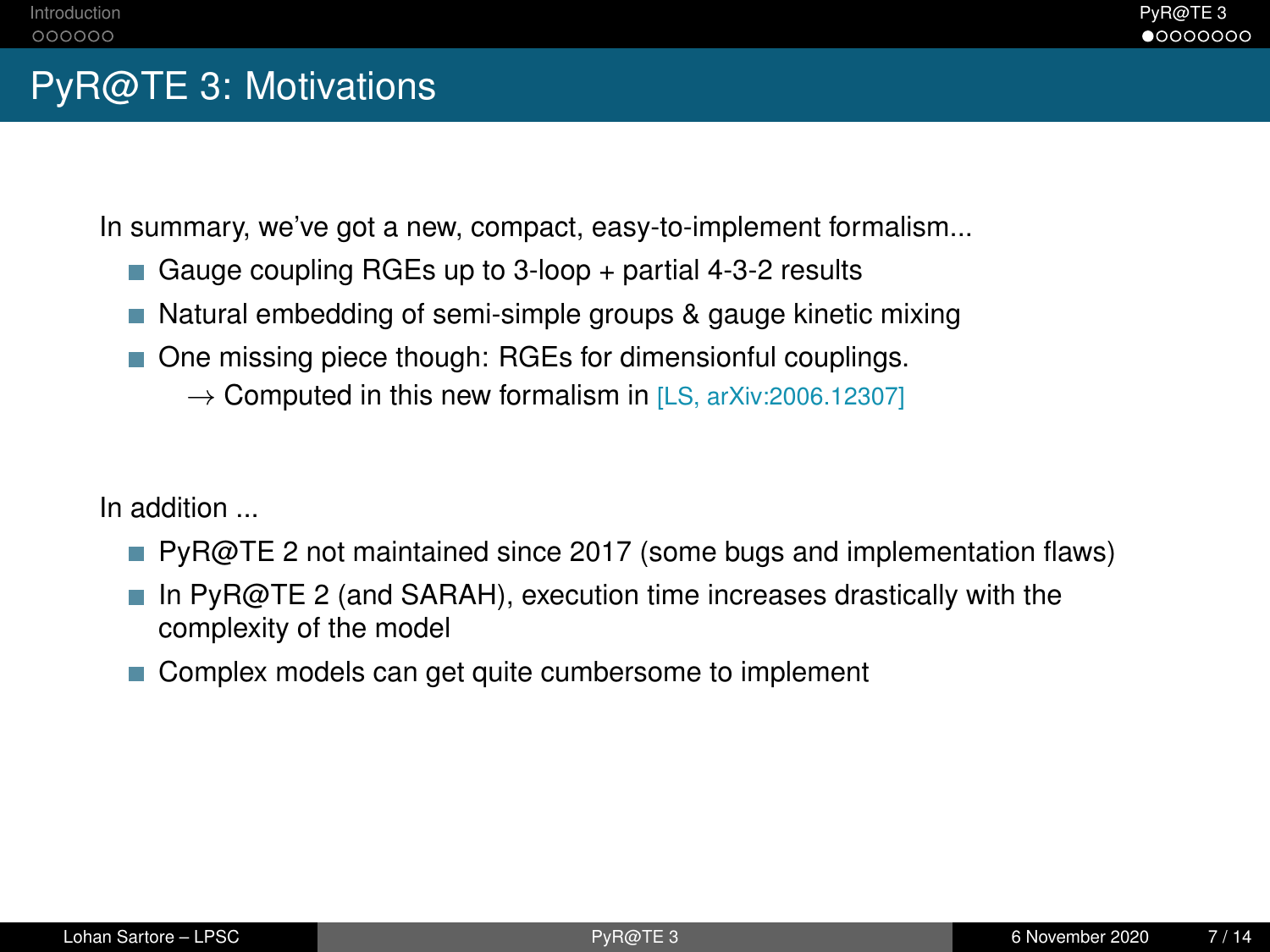# PyR@TE 3: What's new

- П To a great extent rewritten from scratch
- Python  $2.7 \rightarrow$  Python  $3.6+$
- A number of new features (see next slide)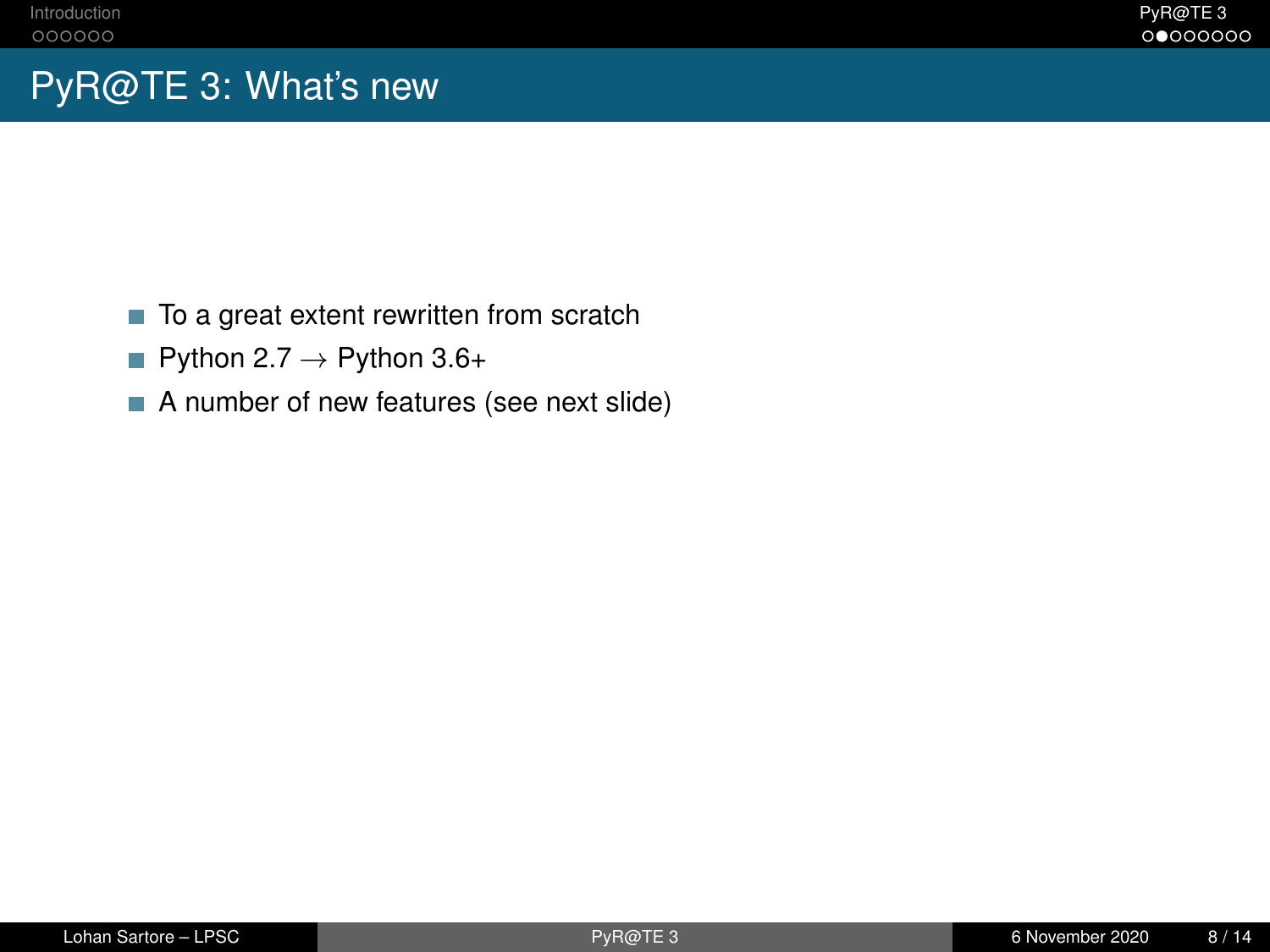# PyR@TE 3: What's new

- To a great extent rewritten from scratch П
- Python  $2.7 \rightarrow$  Python  $3.6+$
- A number of new features (see next slide)

# ■ 3-loop gauge coupling RGEs

- New model file syntax
- **Performance drastically** improved  $[O(100)$  to  $O(10000)$  times faster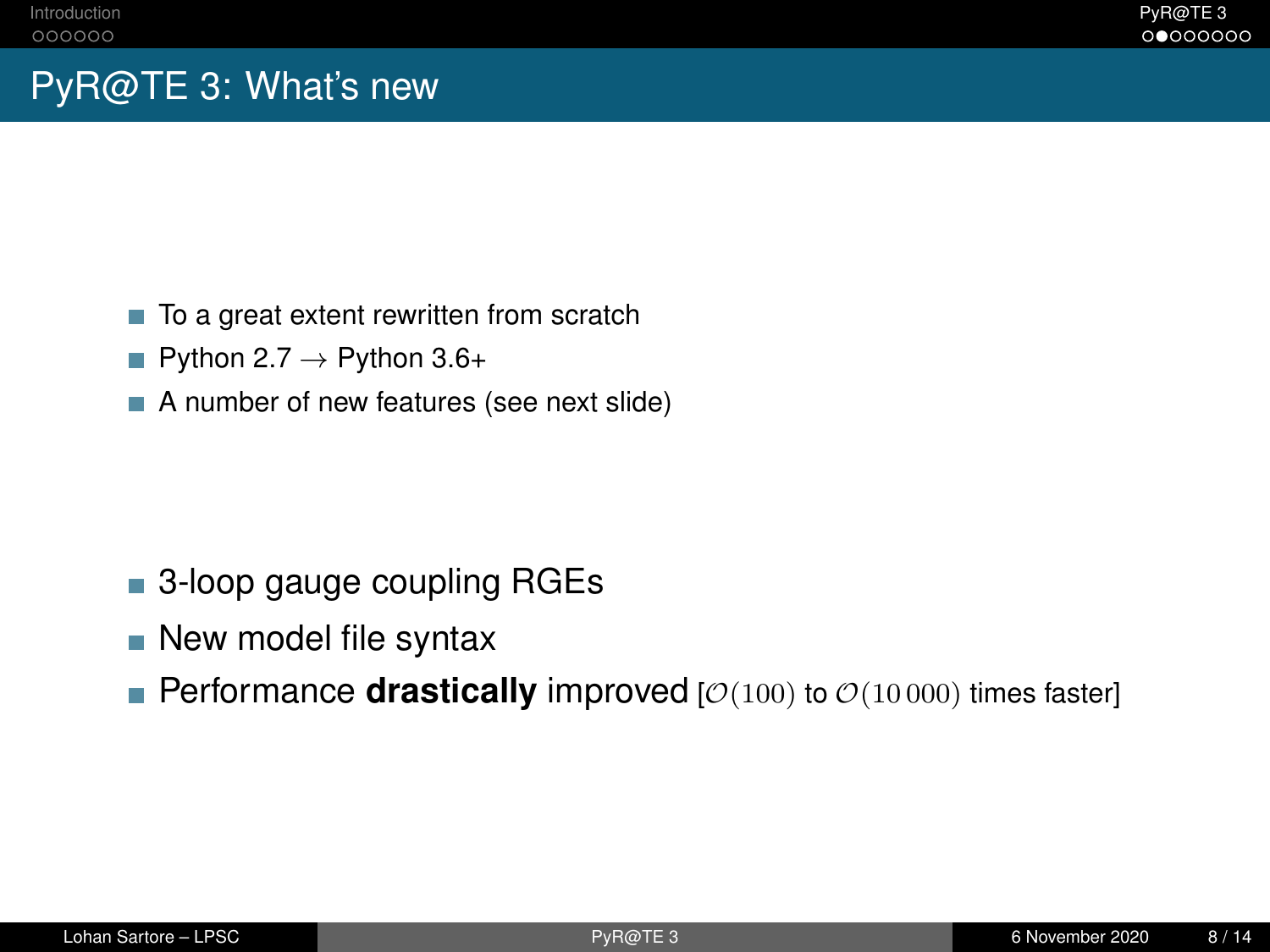## PyR@TE 3: What's new

## Performance **drastically** improved  $[O(100)$  to  $O(10000)$  times faster]

| Model                                         | Loop order           | PyR@TE <sub>2</sub> | PyR@TE3             |
|-----------------------------------------------|----------------------|---------------------|---------------------|
| SM B-L                                        | 2                    | 114<br>8823         | 1.5<br>11           |
|                                               | $2 + 3$ (gauge)      |                     | 23                  |
| $SM + complex triplet$                        | 2                    | 385<br>59936        | 1.0<br>3.2          |
|                                               | $2 + 3$ (gauge)      |                     | 5.7                 |
| $SM + scalar$ singlet                         | 2<br>$2 + 3$ (gauge) | 79<br>5765          | 0.9<br>4.3<br>5.6   |
| SM + complex doublet                          | 2<br>$2 + 3$ (gauge) | 153<br>39666        | 1.2<br>6.2<br>9.4   |
| SM + Majorana triplet<br>+ Vectorlike doublet | 2<br>$2 + 3$ (gauge) | 262<br>15653        | 1.3<br>10.7<br>13.2 |

Execution time (in seconds)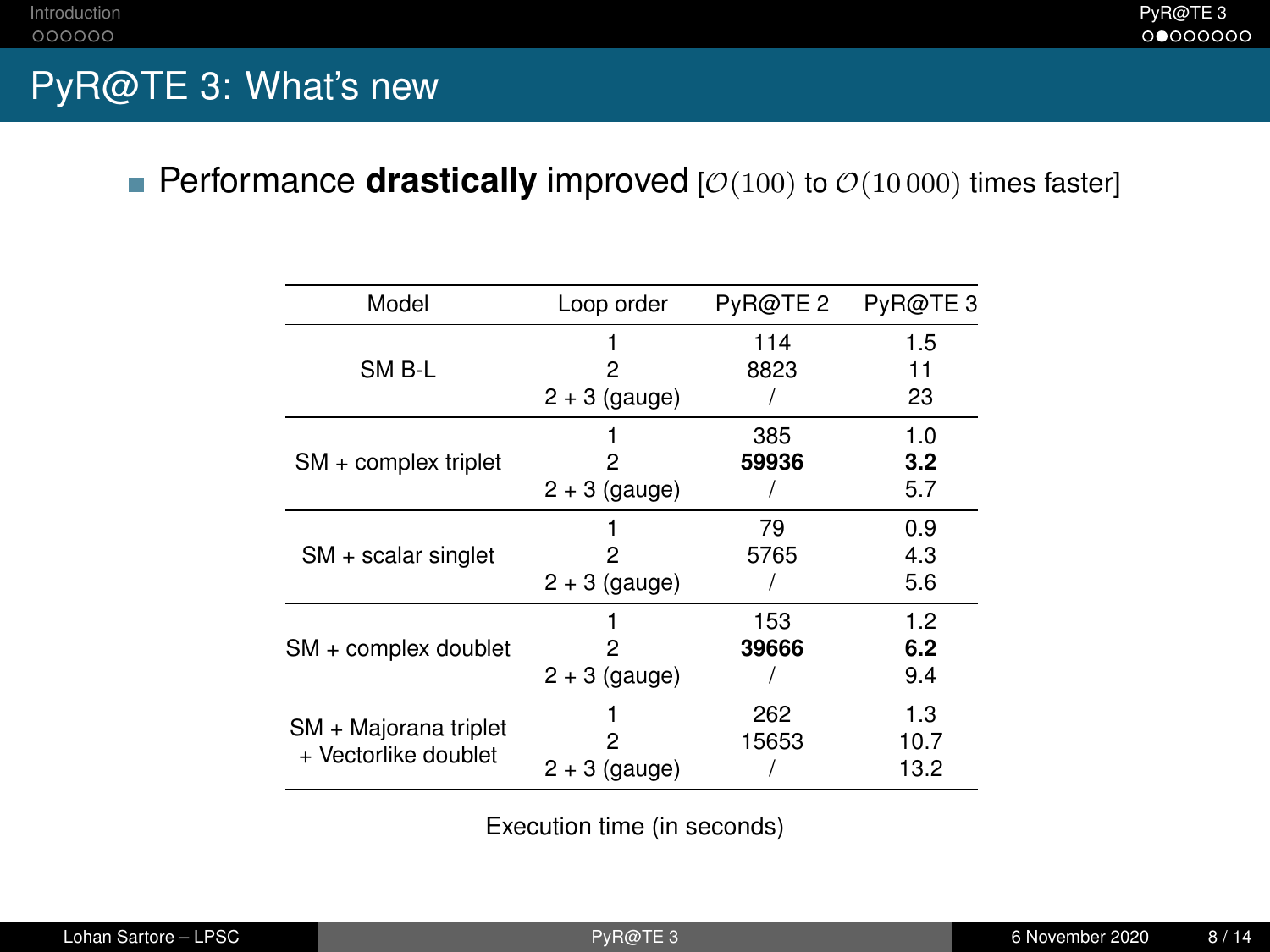# New features: quick overview

Available to the user...

- Gauge invariance check of the Lagrangian
- RGEs for vacuum-expectation values
- Assumptions on the form of Yukawa matrices
- GUT normalizations, substitutions of couplings (e.g.  $\alpha = \frac{g^2}{4\pi}$ П  $\frac{g}{4\pi}$
- Improved output TТ
- Real time output & progress bars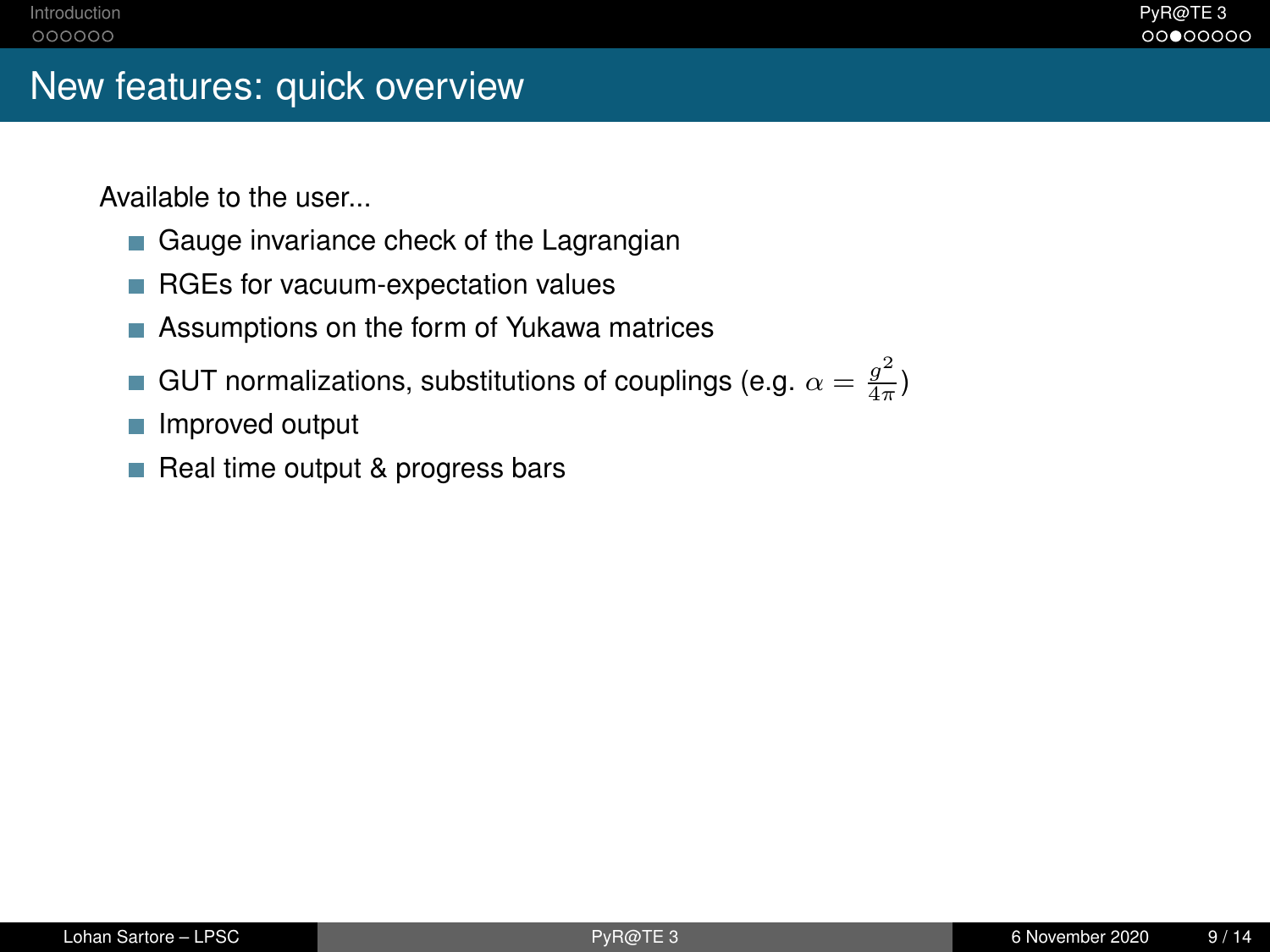# New features: quick overview

Available to the user...

- Gauge invariance check of the Lagrangian
- RGEs for vacuum-expectation values
- Assumptions on the form of Yukawa matrices ш
- GUT normalizations, substitutions of couplings (e.g.  $\alpha = \frac{g^2}{4\pi}$  $\frac{g}{4\pi}$
- Improved output
- $\blacksquare$  Real time output & progress bars

On the technical side...

- **Optimized tensor algebra: sparse tensors, efficient tensor contraction**
- Optimization of PyLie's algorithms
- A new interface between PyLie and PyR@TE: PyLieDB
- The program is overall more robust against bugs & implementation errors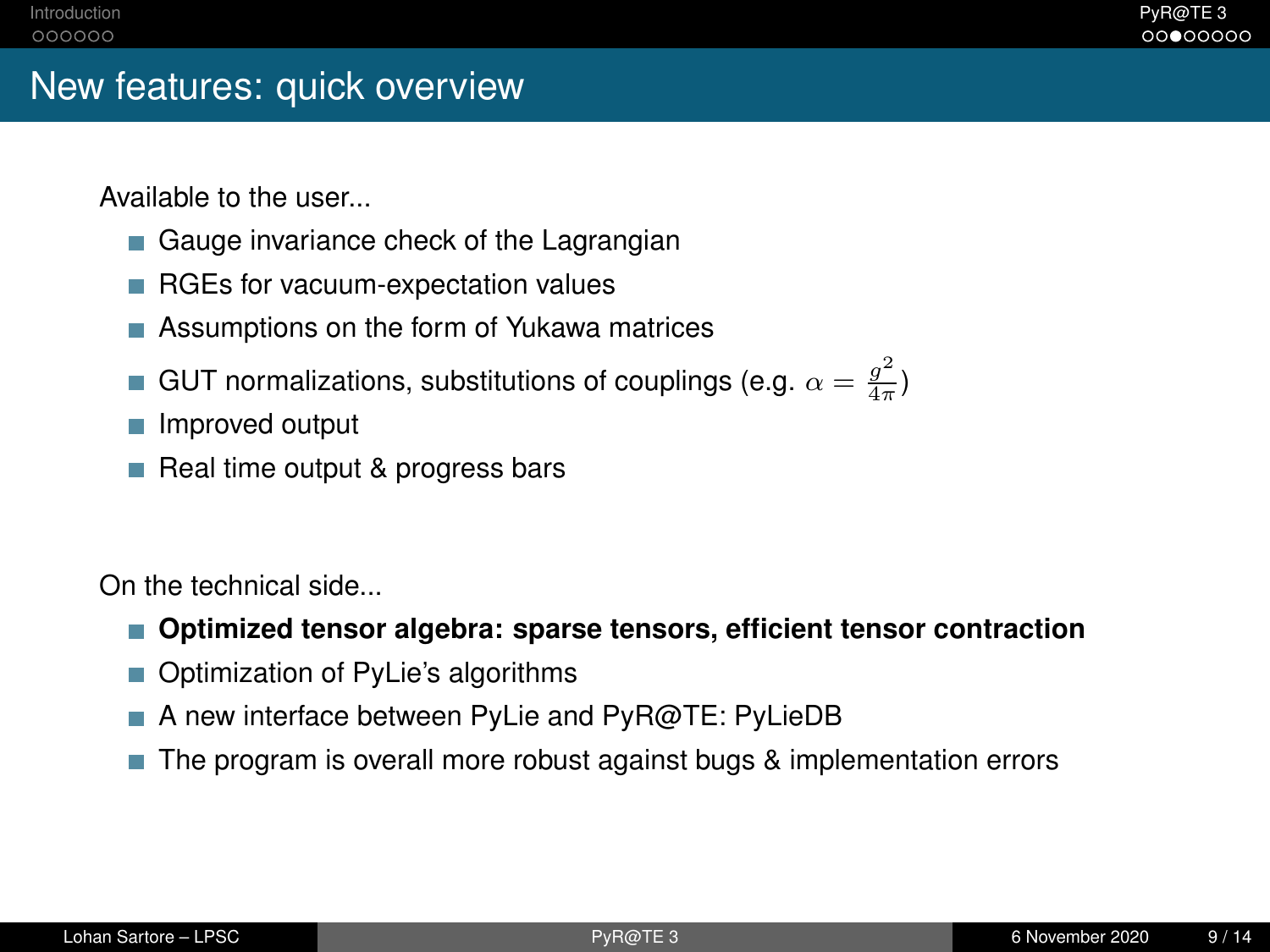# PyR@TE 3: overview



| Output                                                |  |
|-------------------------------------------------------|--|
| $H = ETEX$                                            |  |
| $\blacksquare$ Mathematica (expressions + RGE solver) |  |
| $\blacksquare$ Python (expressions + RGE solver)      |  |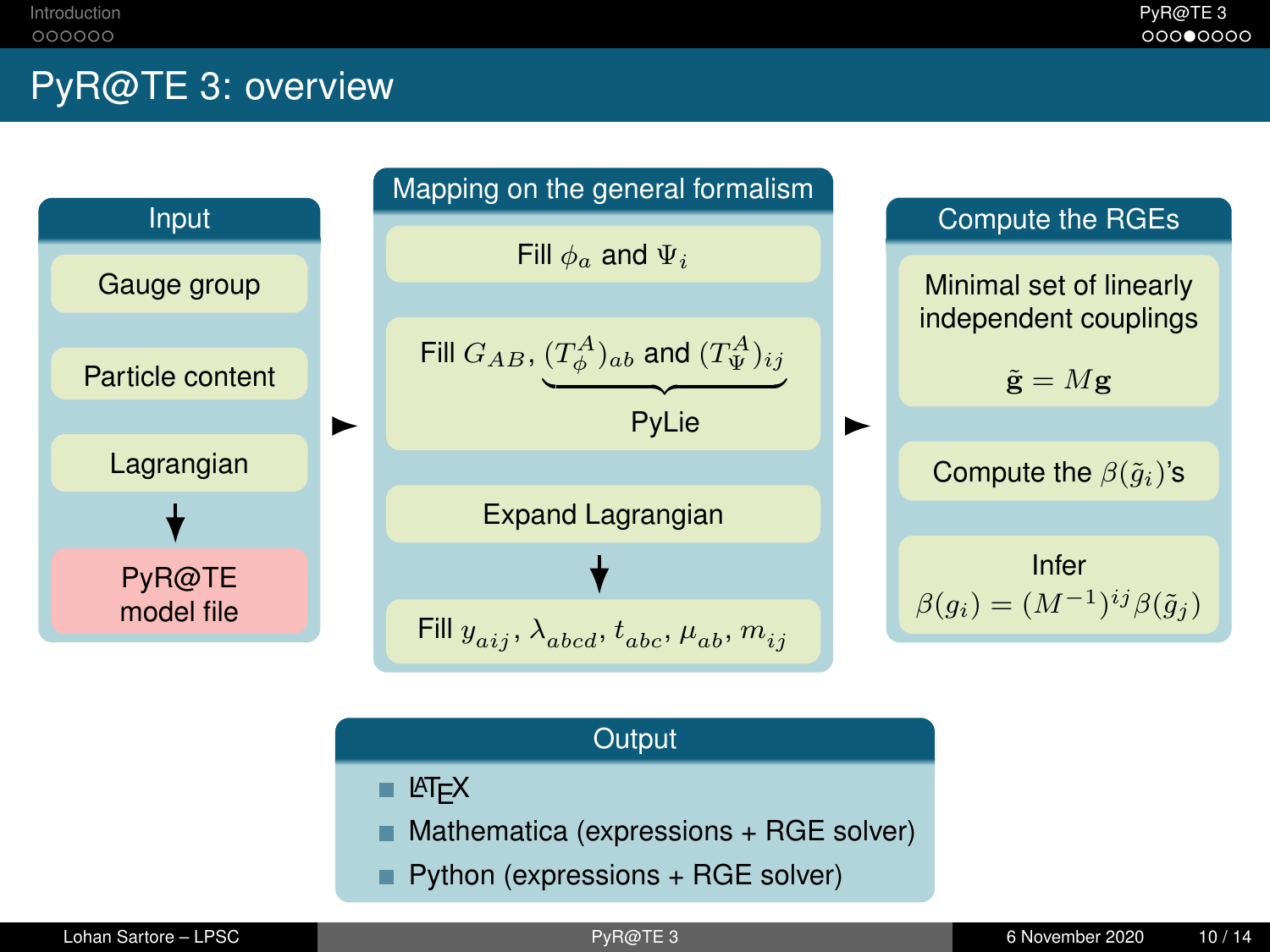## The model file

Gauge group, particle content:

```
Author: Lohan Sartore
Date: 08.06.2020
Name: SM
Groups: {U1Y: U1, SU2L: SU2, SU3c: SU3}
Fermions: {
    Q : {Gen: 3, Qnb: {U1Y: 1/6, SU2L: 2, SU3c: 3}},
    L : {Gen: 3, Qnb: {U1Y: -1/2, SU2L: 2}},
    uR : {Gen: 3, Qnb: {U1Y: 2/3, SU3c: 3}},
    dR : {Gen: 3, Qnb: {U1Y: -1/3, SU3c: 3}},
    eR : {Gen: 3, Qnb: {U1Y: -1}},
}
RealScalars: {
}
ComplexScalars: {
    H : {RealFields: [Pi, Sigma], Norm: 1/sqrt(2), Qnb: {U1Y: 1/2, SU2L: 2}},
}
```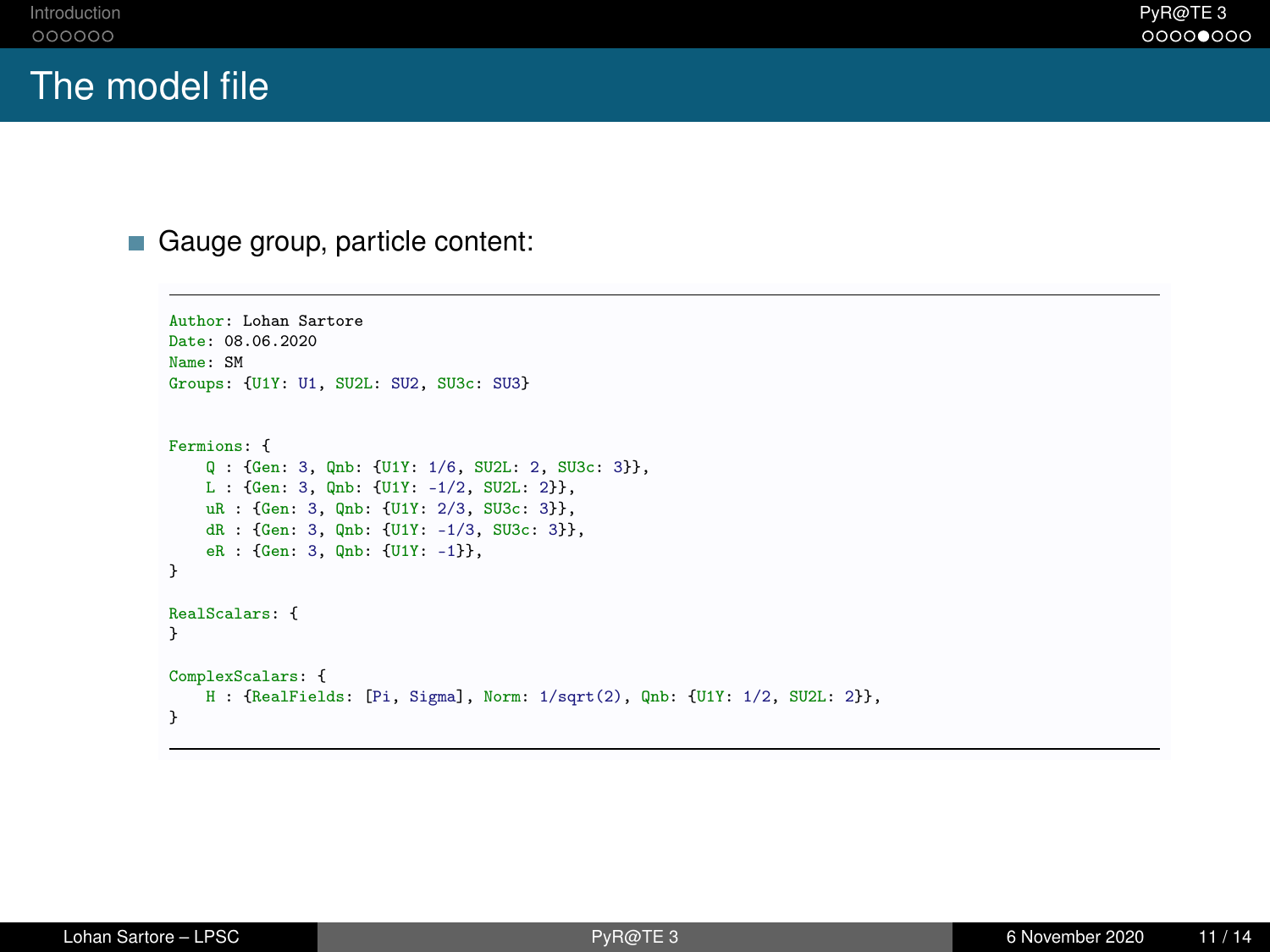## The model file: new syntax

■ Lagrangian (Yukawa couplings & Scalar potential): syntax *à la* FeynRules

```
Potential: {
     Definitions: {
          Htilde[i] : Eps[i,j]*Hbar[j]
     },
     Yukawas: {
          Yu : Qbar[i,a] Htilde[i] uR[a],
          Yd : Qbar[i,a] H[i] dR[a],
          Ye : Lbar<sup>[i]</sup> H<sup>[i]</sup> eR
     },
     QuarticTerms: {
          lambda : (Hbar[i] H[i])**2
          # or any other normalization of your choosing...
          lambda : 1/2 (Hbar[i] H[i])**2
     },
     ScalarMasses: {
          mu : -Hbar[i] H[i]
     \mathbf{r}}
                                                                                                   \widetilde{H}^i = \varepsilon^{ij} H^*_j\mathcal{L}_Y = Y_u \, \bar{Q}_{i,a} \, \widetilde{H}^i \, u_R^{\,a}+ Y_d \bar{Q}_{i,a} H^i d_R^a+ Y_e \bar{L}_a H^i e_R\mathcal{V}=\lambda\left(H_i^\dagger H^i\right)^2- \mu H_i^{\dagger} H^i
```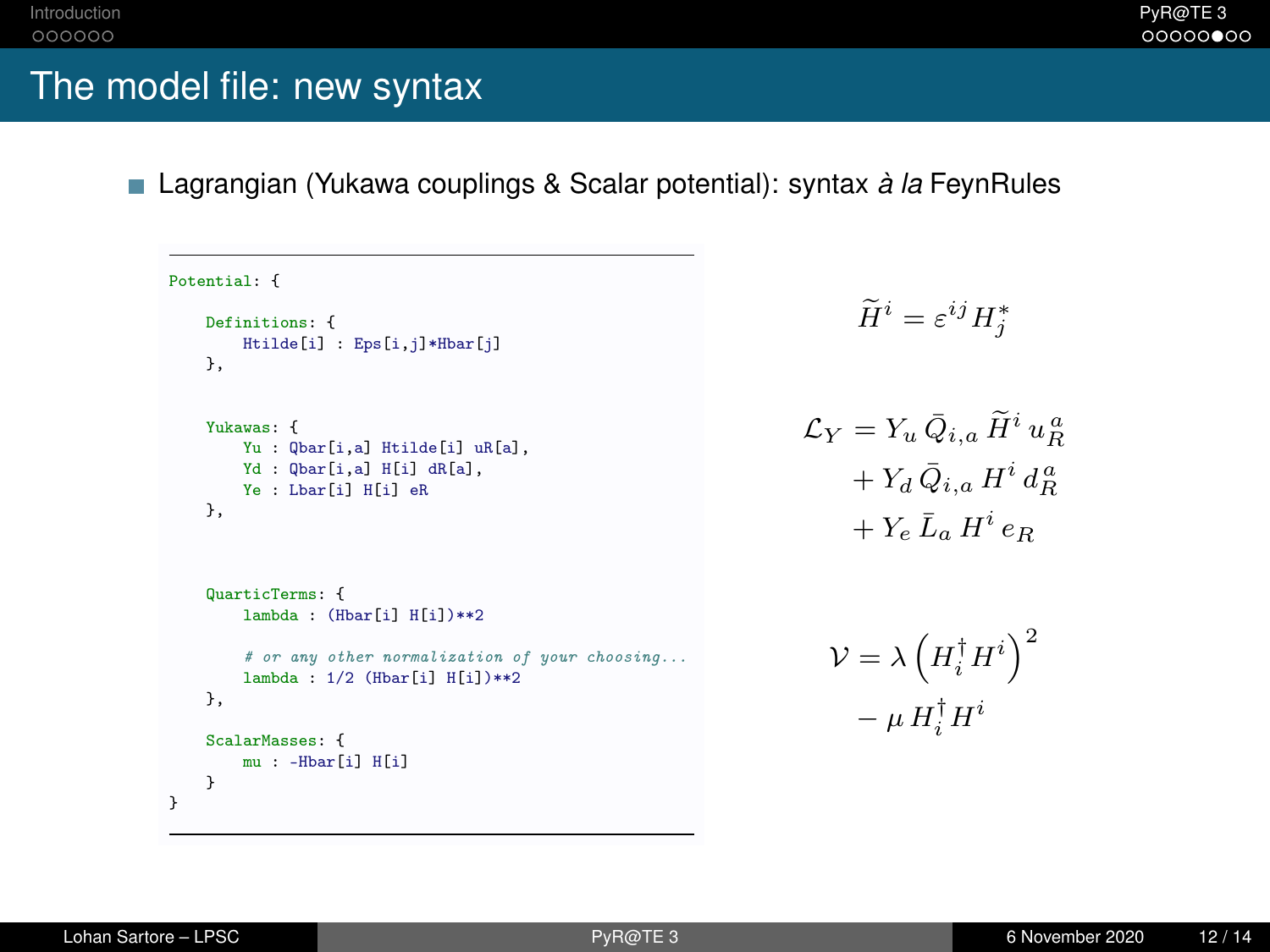## The model file: new syntax

m. The Definitions section, example of SM + complex triplet

```
ComplexScalars: {
    H : {RealFields: [Pi, Sigma], Norm: 1/sqrt(2), Qnb: {U1Y: 1/2, SU2L: 2}},
    delta : {RealFields: [dR, dI], Norm: 1/sqrt(2), Qnb: {U1Y: 1, SU2L: 3}},
}
Potential: {
    Definitions: {
        # Define the generators of the fundamental SU(2) rep
        tFund : t(SU2, 2),
        # Define the matrix Delta and its adjoint
        Delta[i,j] : tFund[a,i,j] delta[a],
        DeltaDag[i,j] : tFund[a,i,j] deltabar[a]
   }
    QuarticTerms: {
        lambda1 : (Hbar[i] H[i])**2,
        lambda2 : Hbar[i] H[i] * Delta[j,k] DeltaDag[k,j],
        lambda3 : Hbar[i] Delta[i,j] DeltaDag[j,k] H[k],
        lambda4 : (Delta[i,j] DeltaDag[j,i])**2,
        lambda5 : (Delta[i,j] DeltaDag[j,k] Delta[k,l] DeltaDag[l,i])
   }
}
                                                                                    H \sim (\frac{1}{2})(∆†
```
 $\frac{1}{2}$ , **2**, **1**),  $\delta \sim (1, 3, 1)$ 

 $SU(2)$  generator:  $(t^a)^i_j$ 

$$
\Delta^i_j = \delta_a (t^a)^i_j
$$

$$
(\Delta^{\dagger})^i_j = \delta^*_a (t^a)^i_j
$$

$$
\mathcal{V} = \lambda_1 (H^{\dagger} H)^2
$$
  
+  $\lambda_2 (H^{\dagger} H) \text{Tr}(\Delta^{\dagger} \Delta)$   
+  $\lambda_3 H^{\dagger} \Delta \Delta^{\dagger} H$   
+  $\lambda_4 \text{Tr}(\Delta^{\dagger} \Delta)^2$   
+  $\lambda_5 \text{Tr}(\Delta^{\dagger} \Delta \Delta^{\dagger} \Delta)$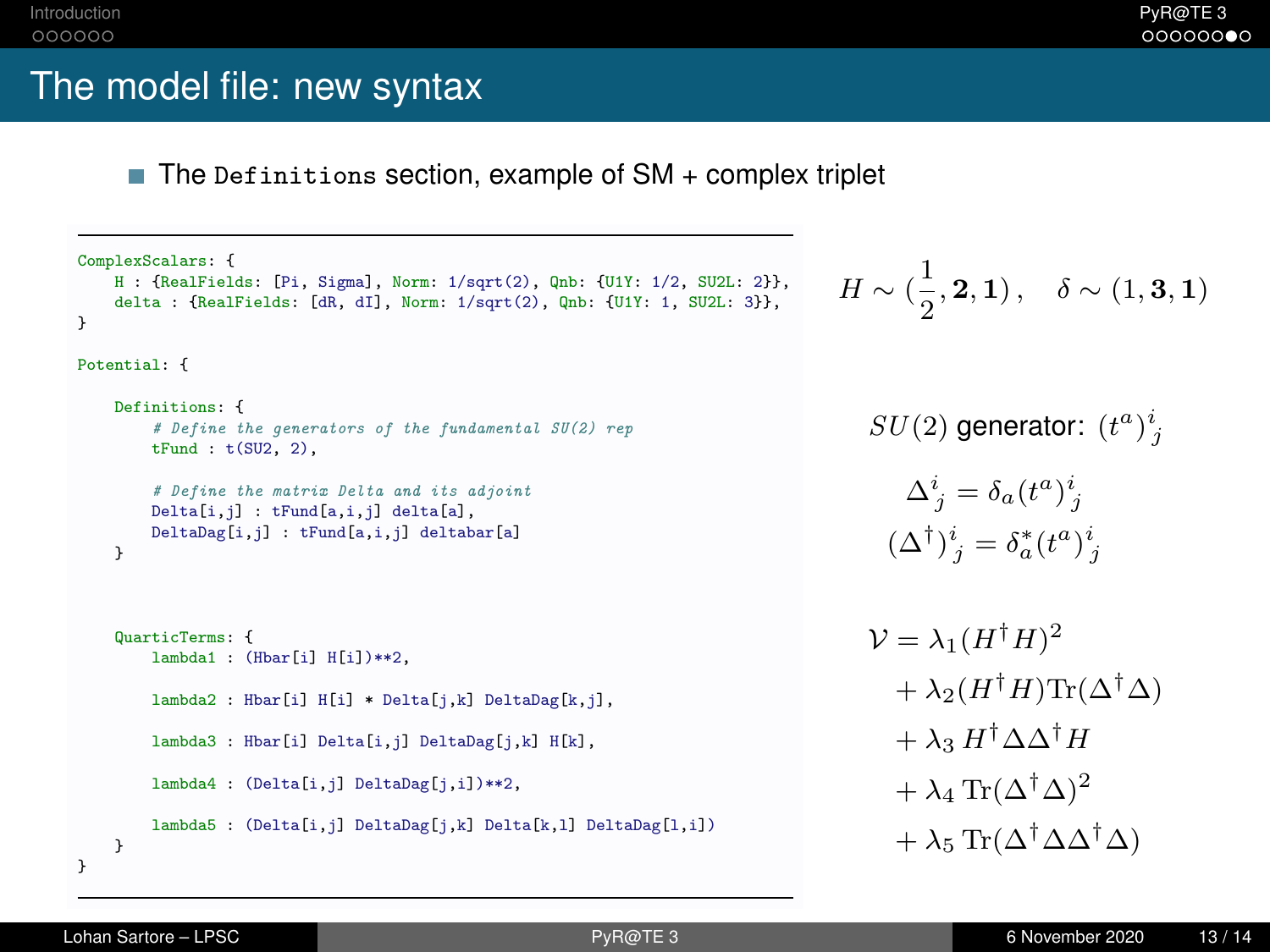### Higher order results (most likely) coming soon

- **Partially implemented, tests ongoing**
- "Factorially" increasing number of contributions п
	- $\rightarrow$  Keep reasonable (and competitive !) execution times
- **Parallelization showed promising results (** $\approx$  **2 times faster on 4 cores)**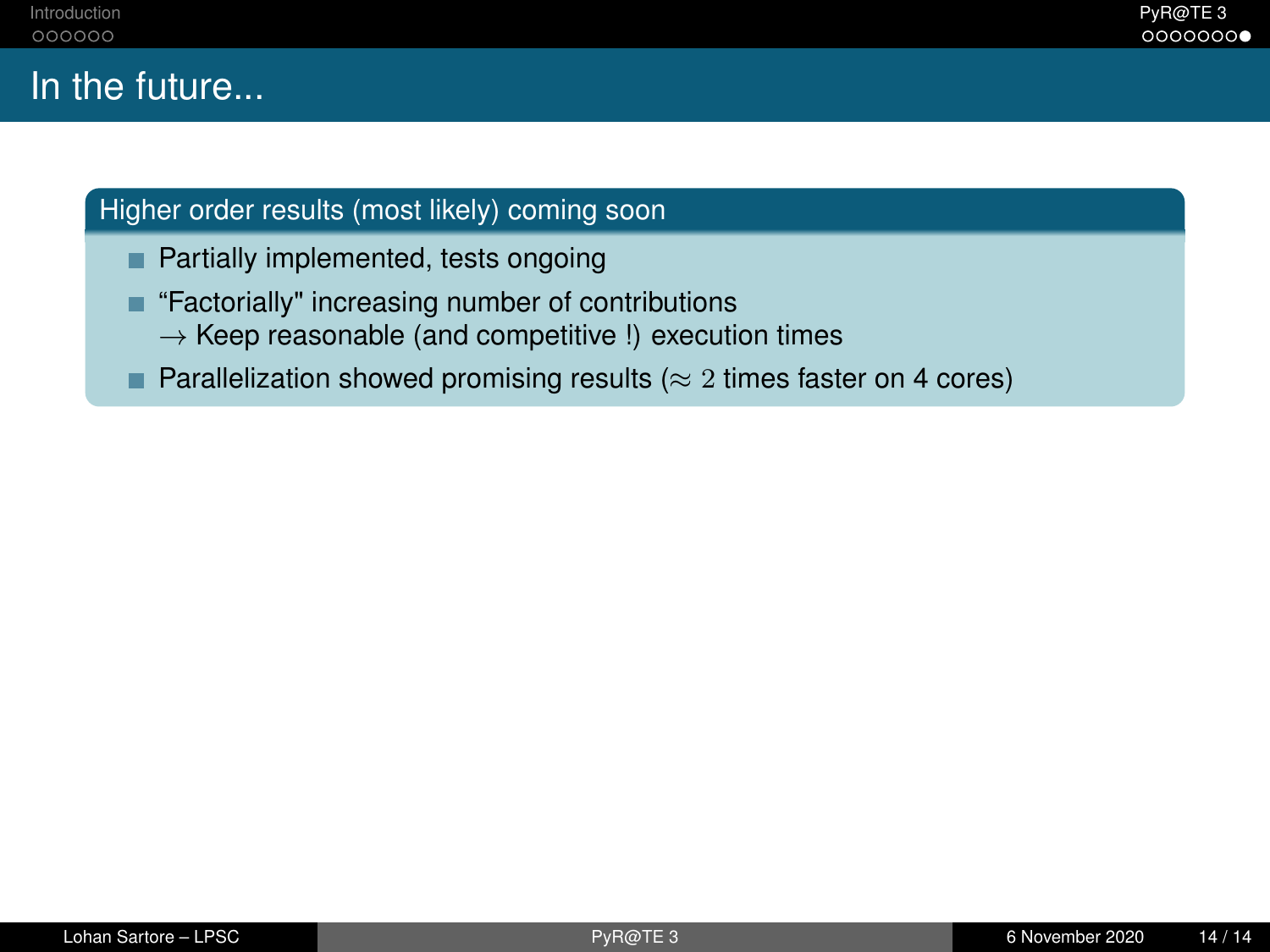## Higher order results (most likely) coming soon

- Partially implemented, tests ongoing
- "Factorially" increasing number of contributions п
	- $\rightarrow$  Keep reasonable (and competitive !) execution times
- п Parallelization showed promising results ( $\approx$  2 times faster on 4 cores)

#### C++ export for fast RGE solving

Useful for parameter scans where a running step is involved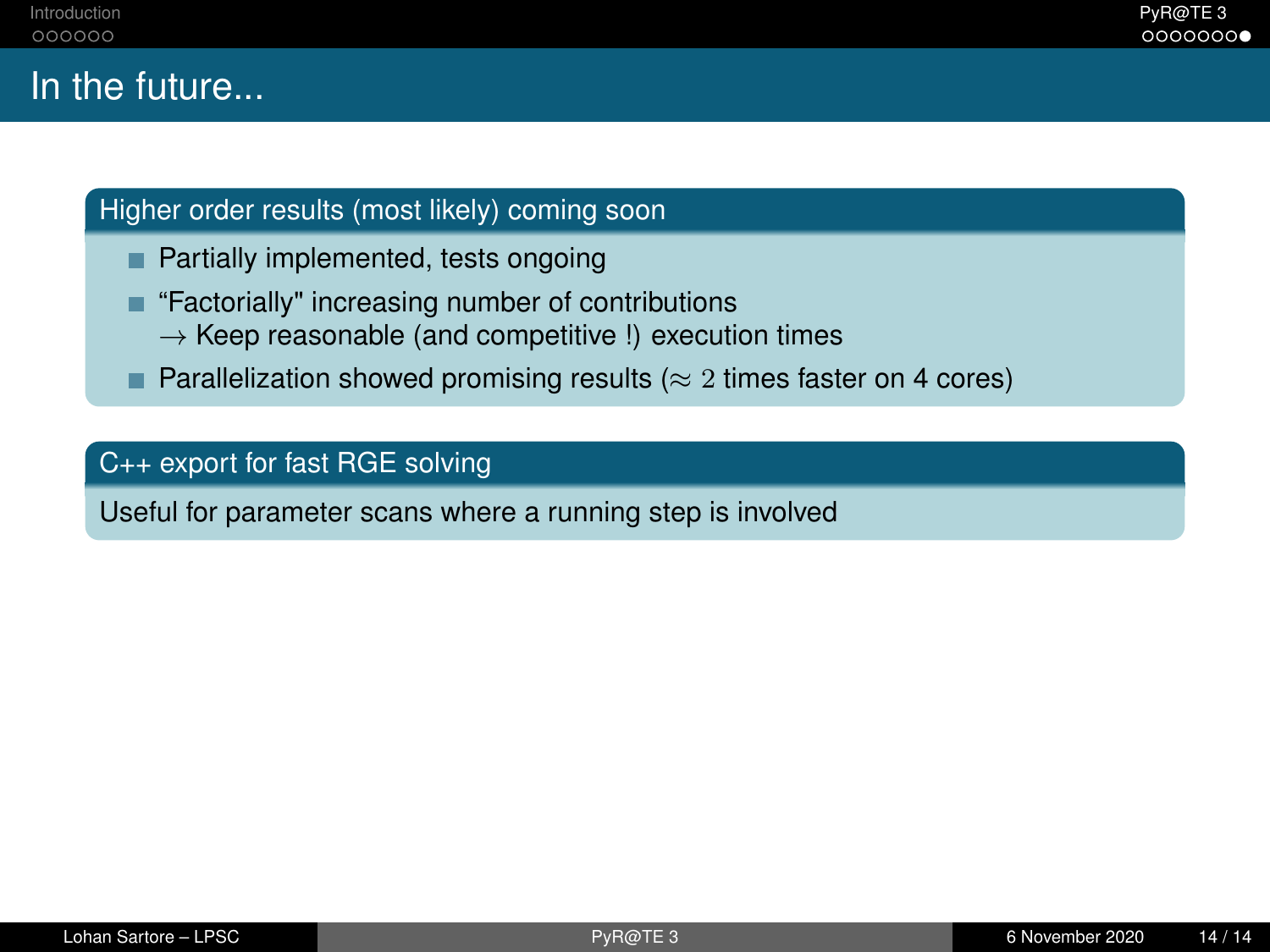## Higher order results (most likely) coming soon

- Partially implemented, tests ongoing
- "Factorially" increasing number of contributions п
	- $\rightarrow$  Keep reasonable (and competitive !) execution times
- п Parallelization showed promising results ( $\approx$  2 times faster on 4 cores)

#### C++ export for fast RGE solving

Useful for parameter scans where a running step is involved

| Implementation of tensor representations?                 |                                                                                                                               |  |
|-----------------------------------------------------------|-------------------------------------------------------------------------------------------------------------------------------|--|
| e.g. in $SU(3)$ :<br>$\blacksquare$ 6 = $(3 \otimes 3)_S$ | <i>e.g.</i> in $SO(10)$ :<br>$\blacksquare$ 45 = (10 $\otimes$ 10) $_A$<br>$\blacksquare$ 54 = (10 $\otimes$ 10) <sub>S</sub> |  |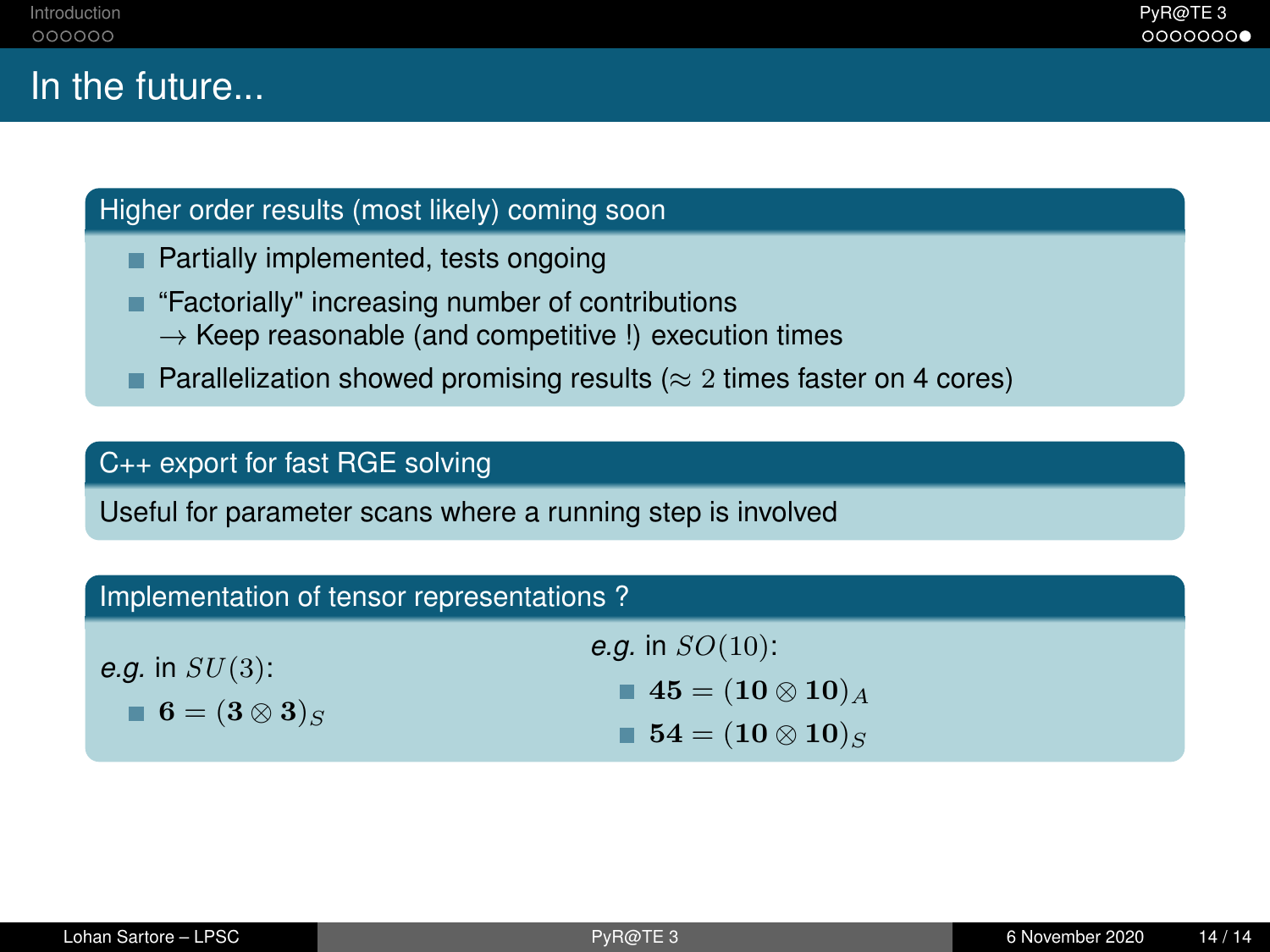#### Higher order results (most likely) coming soon

- Partially implemented, tests ongoing
- "Factorially" increasing number of contributions п
	- $\rightarrow$  Keep reasonable (and competitive !) execution times
- **Parallelization showed promising results (** $\approx$  **2 times faster on 4 cores)**

#### C++ export for fast RGE solving

Useful for parameter scans where a running step is involved

| Implementation of tensor representations?                 |                                                                                 |
|-----------------------------------------------------------|---------------------------------------------------------------------------------|
| e.g. in $SU(3)$ :<br>$\blacksquare$ 6 = $(3 \otimes 3)_S$ | <i>e.g.</i> in $SO(10)$ :<br>$\blacksquare$ 45 = (10 $\otimes$ 10) <sub>A</sub> |
|                                                           | $\blacksquare$ 54 = (10 $\otimes$ 10) <sub>S</sub>                              |

User feedback  $\rightarrow$  improvements & new features !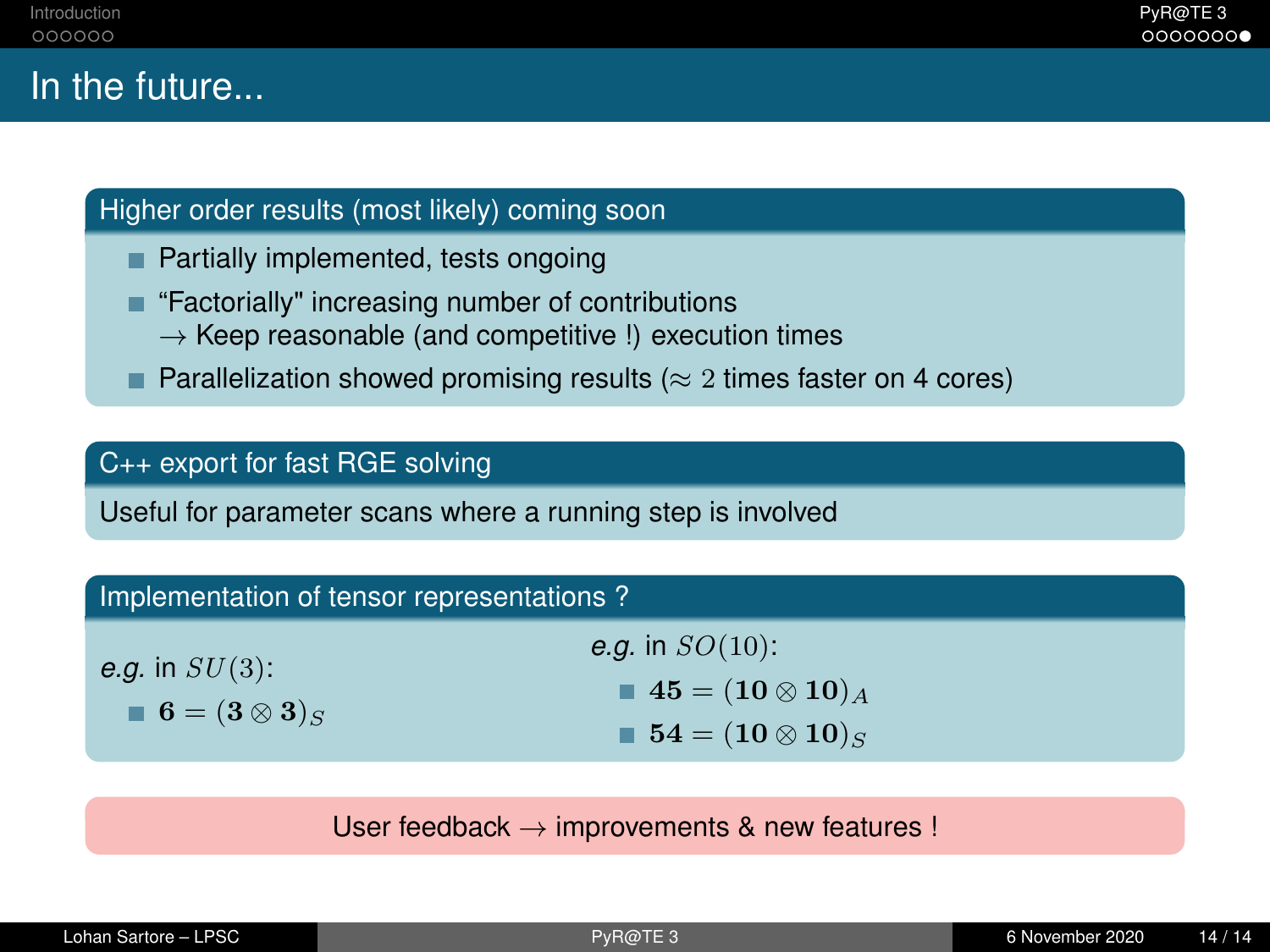# Thank you for your attention